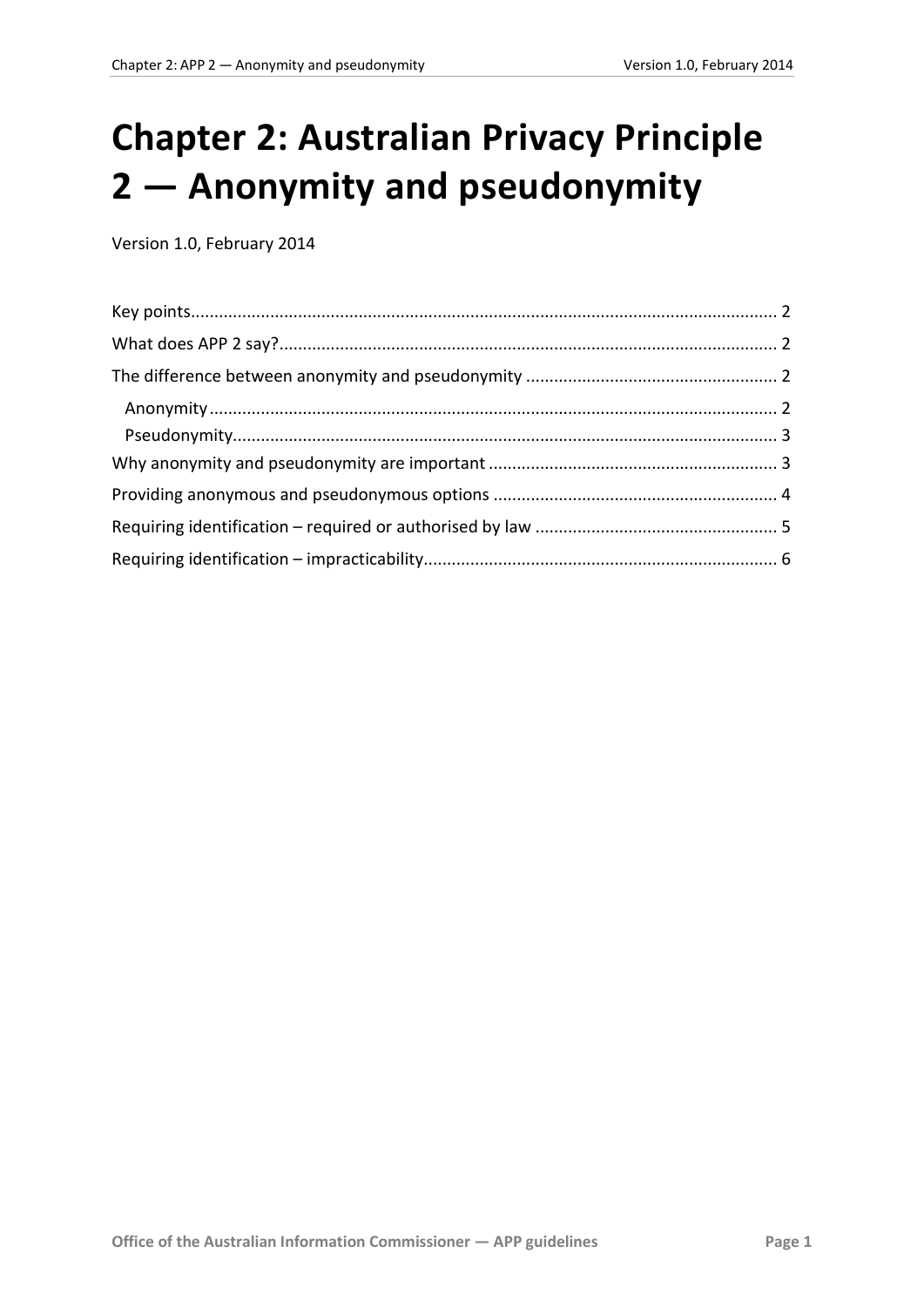### <span id="page-1-0"></span>**Key points**

- APP 2 provides that individuals must have the option of dealing anonymously or by pseudonym with an APP entity.
- An APP entity is not required to provide those options where:
	- o the entity is required or authorised by law or a court or tribunal order to deal with identified individuals, or
	- o it is impracticable for the entity to deal with individuals who have not identified themselves.
- Anonymity means that an individual dealing with an APP entity cannot be identified and the entity does not collect personal information or identifiers.
- A pseudonym is a name, term or descriptor that is different to an individual's actual name. Where applicable, an APP entity must ensure that individuals are made aware of their opportunity to deal anonymously or by pseudonym with the entity.

# <span id="page-1-1"></span>**What does APP 2 say?**

2.1 APP 2 provides that individuals must have the option of not identifying themselves, or of using a pseudonym, when dealing with an APP entity in relation to a particular matter.

2.2 That principle does not apply in relation to a particular matter if:

- the APP entity is required or authorised by or under an Australian law, or a court/tribunal order, to deal with individuals who have identified themselves (APP 2.2(a)), or
- it is impracticable for the APP entity to deal with individuals who have not identified themselves or used a pseudonym (APP 2.2(b)).

2.3 'Anonymity' and 'pseudonymity' are different concepts. APP 2 requires that both options be made available to individuals dealing with an APP entity unless one of the two exceptions applies. Both options must also be made available each time an individual interacts with the entity, that is, when a person is 'dealing with an APP entity in relation to a particular matter' (APP 2.1). Similarly, the exceptions ('required or authorised by law' and 'impracticability') apply to the particular dealing between an individual and the entity.

# <span id="page-1-2"></span>**The difference between anonymity and pseudonymity**

#### <span id="page-1-3"></span>**Anonymity**

2.4 Anonymity requires that an individual may deal with an APP entity without providing any personal information or identifiers. The entity should not be able to identify the individual at the time of the dealing or subsequently.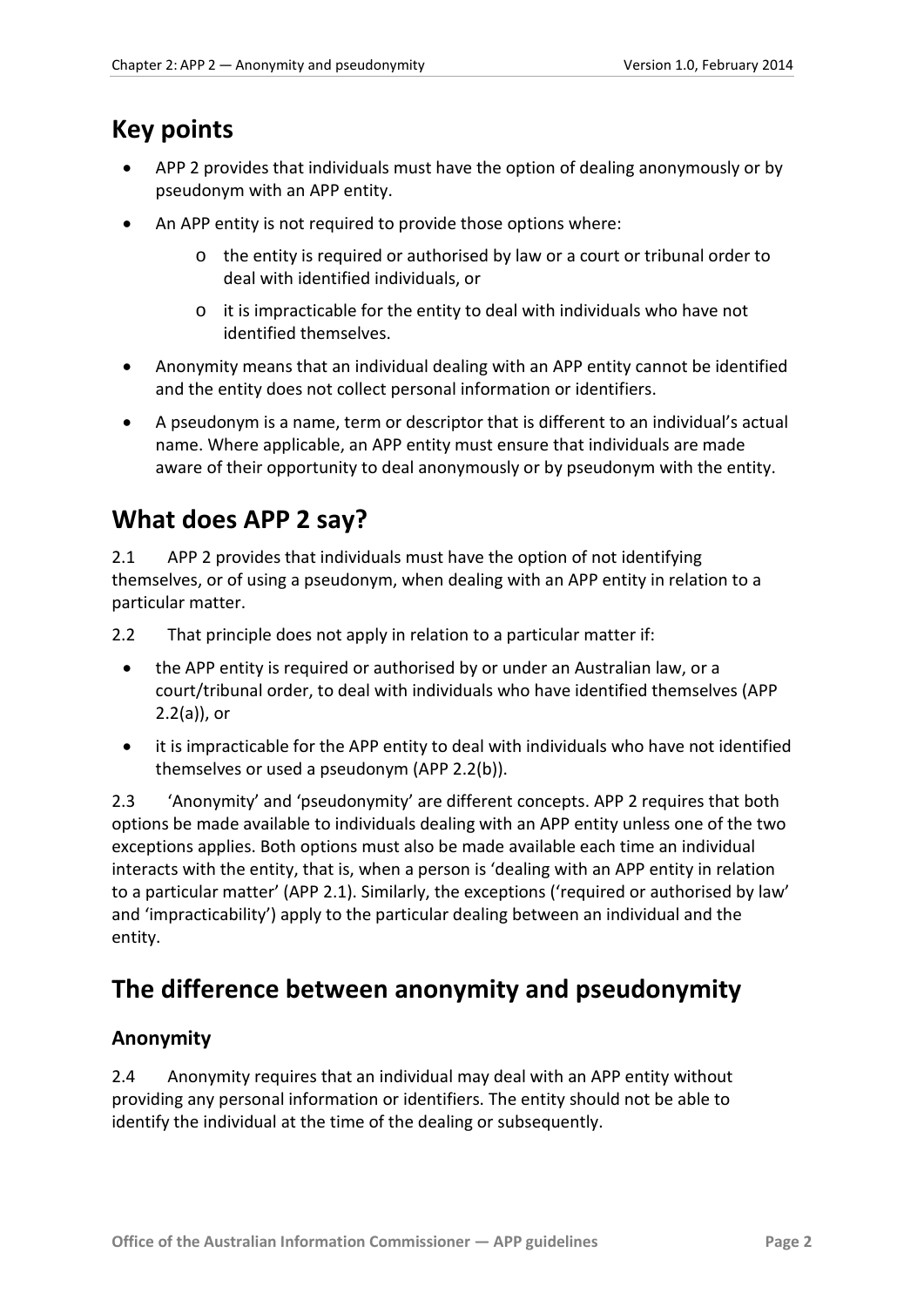2.5 Examples of anonymous dealings include an unidentified individual telephoning an APP entity to inquire generally about its goods or services, and an individual completing a retail transaction and paying for goods in cash.

#### <span id="page-2-0"></span>**Pseudonymity**

2.6 Pseudonymity requires that an individual may deal with an APP entity by using a name, term or descriptor that is different to the person's actual name. Examples include an email address that does not contain the person's actual name, a user name that a person uses when participating in an online forum, or an artist who uses a 'pen-name' or 'screen-name'.

2.7 The use of a pseudonym does not necessarily mean that an individual cannot be identified. The individual may choose to divulge their identity, or to volunteer personal information necessary to implement a particular transaction, such as credit information or an address at which goods can be delivered. Similarly, an APP entity may have in place a registration system that enables a person to participate by pseudonym in a moderated online discussion forum, on condition that the person is identifiable to the forum moderator or the entity.

2.8 An APP entity should bear in mind that the object of APP 2 is to provide individuals with the opportunity to deal with the entity without revealing their identity. Personal information should only be linked to a pseudonym if this is required or authorised by law, it is impracticable for the entity to act differently, or the individual has consented to providing or linking the additional personal information. An entity could also restrict access to personal information that is linked to a pseudonym to authorised personnel (for a discussion of the security requirements for personal information, see Chapter 11 (APP 11)).

# <span id="page-2-1"></span>**Why anonymity and pseudonymity are important**

2.9 Anonymity and pseudonymity are important privacy concepts. They enable individuals to exercise greater control over their personal information and decide how much personal information will be shared or revealed to others.

2.10 An individual may prefer to deal anonymously or pseudonymously with an APP entity for various reasons, including:

- a preference not to be identified or to be 'left alone'
- to avoid subsequent contact such as direct marketing from that entity or other entities
- to keep their whereabouts secret from a former partner or family member
- to access services (such as counselling or health services) without this becoming known to others
- to express views in the public arena without being personally identified.

2.11 There can be wider benefits too: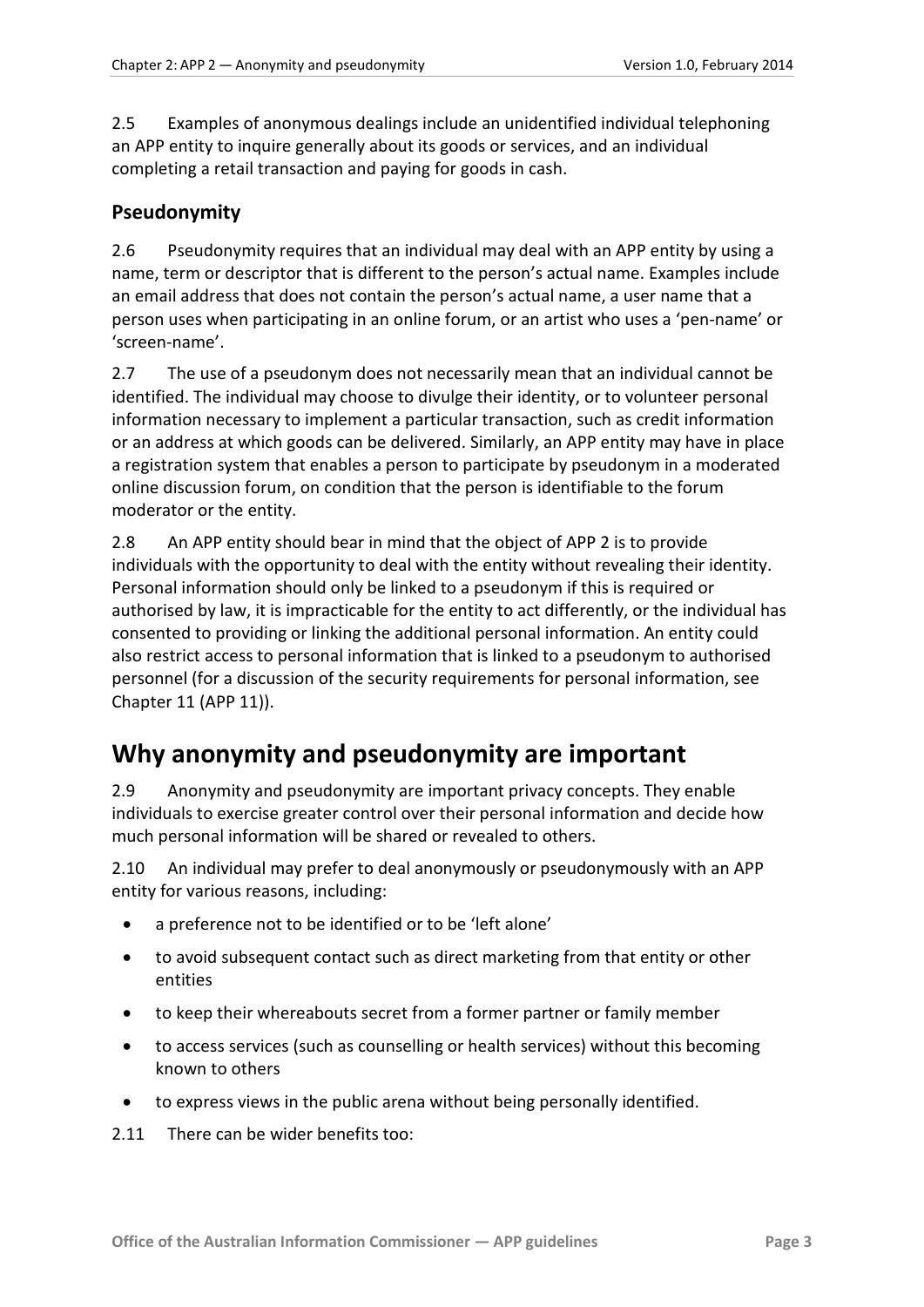- individuals may be more likely to inquire about products and services that an APP entity provides if able to do so without being identified, meaning the community is better informed
- freedom of expression is enhanced if individuals can express controversial or minority opinions without fear of reprisal
- the risk of identity fraud is minimised when less personal information is collected, linked and stored by entities
- an APP entity can lessen its compliance burden under the APPs by reducing the quantity of personal information it collects
- client feedback may be more forthcoming and robust if individuals have the option of making an unattributed compliment or complaint to an entity.

### <span id="page-3-0"></span>**Providing anonymous and pseudonymous options**

2.12 It is implicit in APP 2 that an APP entity should ensure that, if applicable, individuals are made aware of their opportunity to deal anonymously or by pseudonym with the entity. If anonymity or pseudonymity is the default setting, this does not apply.

2.13 The steps an APP entity should take to draw both options to the attention of individuals will depend on the nature of the dealing between the entity and an individual. For example, an entity's APP Privacy Policy could explain the circumstances in which an individual may deal anonymously or by pseudonym with the entity, and the procedures for doing so (see Chapter 1 (APP 1)). The policy could go further and explain how the entity manages pseudonyms and any linked personal information, and if there will be any consequences for an individual if they deal with the entity anonymously or through a pseudonym (for example, where only a limited service can be provided).

2.14 Other measures that could be adopted by an APP entity to facilitate anonymous and pseudonymous dealings include:

- if the entity provides a facility on its website for online communication, stating prominently that an individual may use that facility without providing personal information
- if telephone calls to the entity are routed through an automated message, informing callers in that message that they are not required to provide personal information
- if individuals can contact the entity by using an online or printed form, stating on the form that personal identification boxes (such as name and address) are not mandatory fields
- if the entity solicits public submissions or comments from individuals, allowing participants to use a pseudonym that will be published, even if the individual's name is supplied confidentially to the entity
- in other dealings between the entity and individuals, informing individuals at the beginning of a dealing that they may interact anonymously or by pseudonym.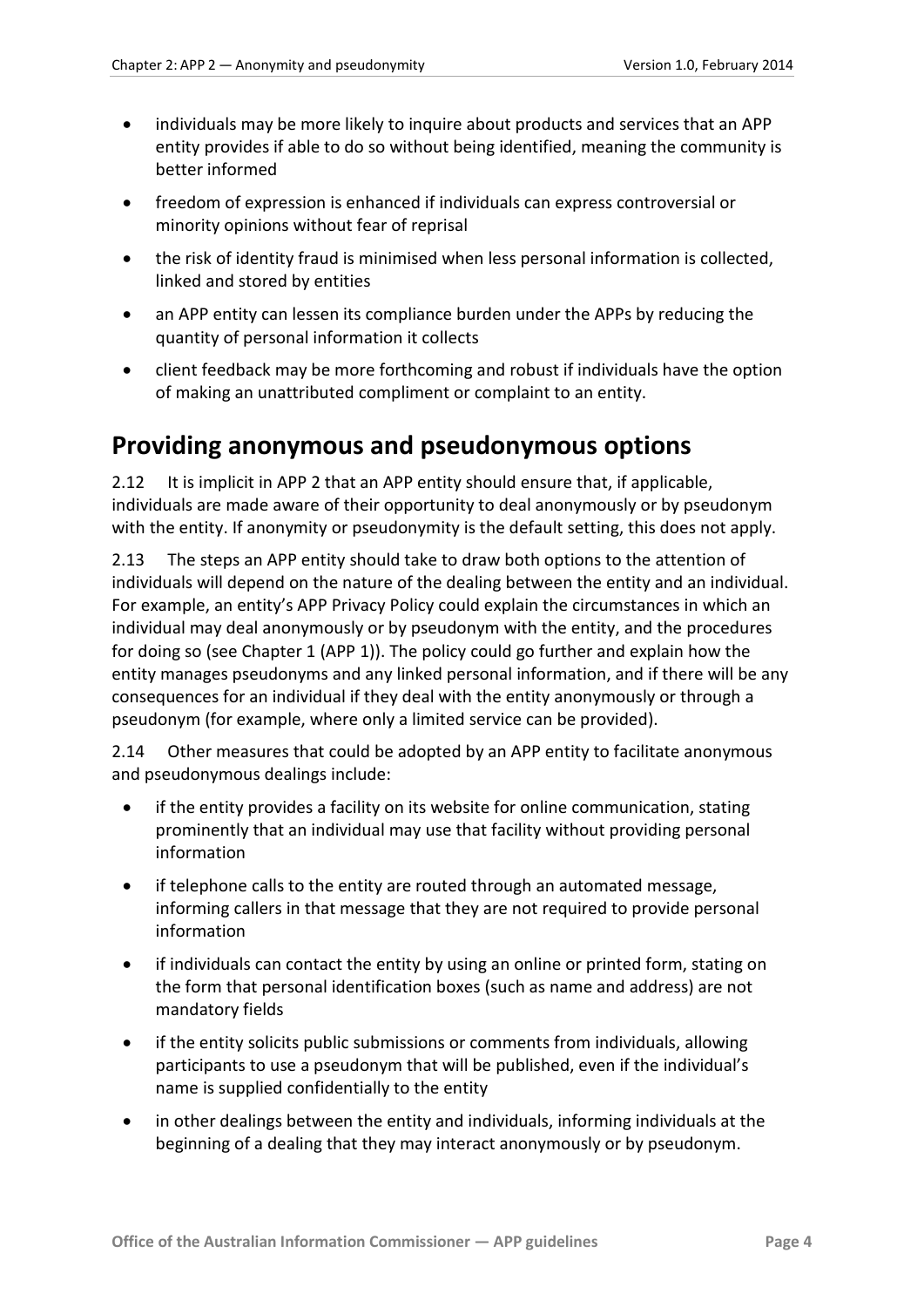### <span id="page-4-0"></span>**Requiring identification – required or authorised by law**

<span id="page-4-1"></span>2.15 APP 2.2(a) provides that an individual may not have the option of dealing anonymously or by pseudonym with an APP entity if the entity 'is required or authorised by or under an Australian law, or a court/tribunal order, to deal with individuals who have identified themselves'. The meaning of 'required or authorised by or under an Australian law or court/tribunal order' is discussed in Chapter B (Key concepts).

2.16 If an APP entity is 'required' by a law or order to deal only with an identified individual it will be necessary for the individual to provide adequate identification. If an entity is 'authorised' by a law or order to deal with an identified individual, the entity can require the individual to identify themselves, but equally will have discretion to allow the individual to deal with the entity anonymously or pseudonymously. The nature of any discretion, and whether it is appropriate to rely upon it, will depend on the terms of the law or order and the nature of the dealing.

2.17 The following are given as examples of where a law or order may require or authorise an APP entity to deal only with an identified individual:

- processing an individual's application for an identity document (such as a passport, licence or security pass)
- issuing a tax file number to an individual
- paying a social security or healthcare benefit to an eligible individual
- providing assistance to an individual who has been diagnosed with a disease that must be recorded and notified under a public health law
- providing assistance to a suspected victim of child abuse, whose injury is covered by a mandatory reporting requirement
- opening a bank account for an individual, or providing other financial services where legislation requires the individual to be identified
- supplying a pre-paid mobile phone to an individual where legislation requires identification
- discussing the individual's personal information with them, such as the individual's account information
- giving access to the individual's personal information under the Privacy Act or *Freedom of Information Act 1982*. [1](#page-0-0)

<span id="page-4-2"></span>2.18 An APP entity that relies on APP 2.2(a) to collect personal information should ensure that the collection does not go beyond the requirements of the law or court or tribunal order. For example, the legal requirement may be satisfied by sighting, but not collecting, the personal information, or by collecting an individual's name but not their address, gender or date of birth. APP 3 imposes a complementary requirement, that

<u>.</u>

<sup>1</sup> It may be practicable to deal with a pseudonymous request for personal information under the Privacy Act or the *Freedom of Information Act 1982* if the individual has previously transacted under that pseudonym and can establish their identity as that individual (see APP 12, Chapter 12).